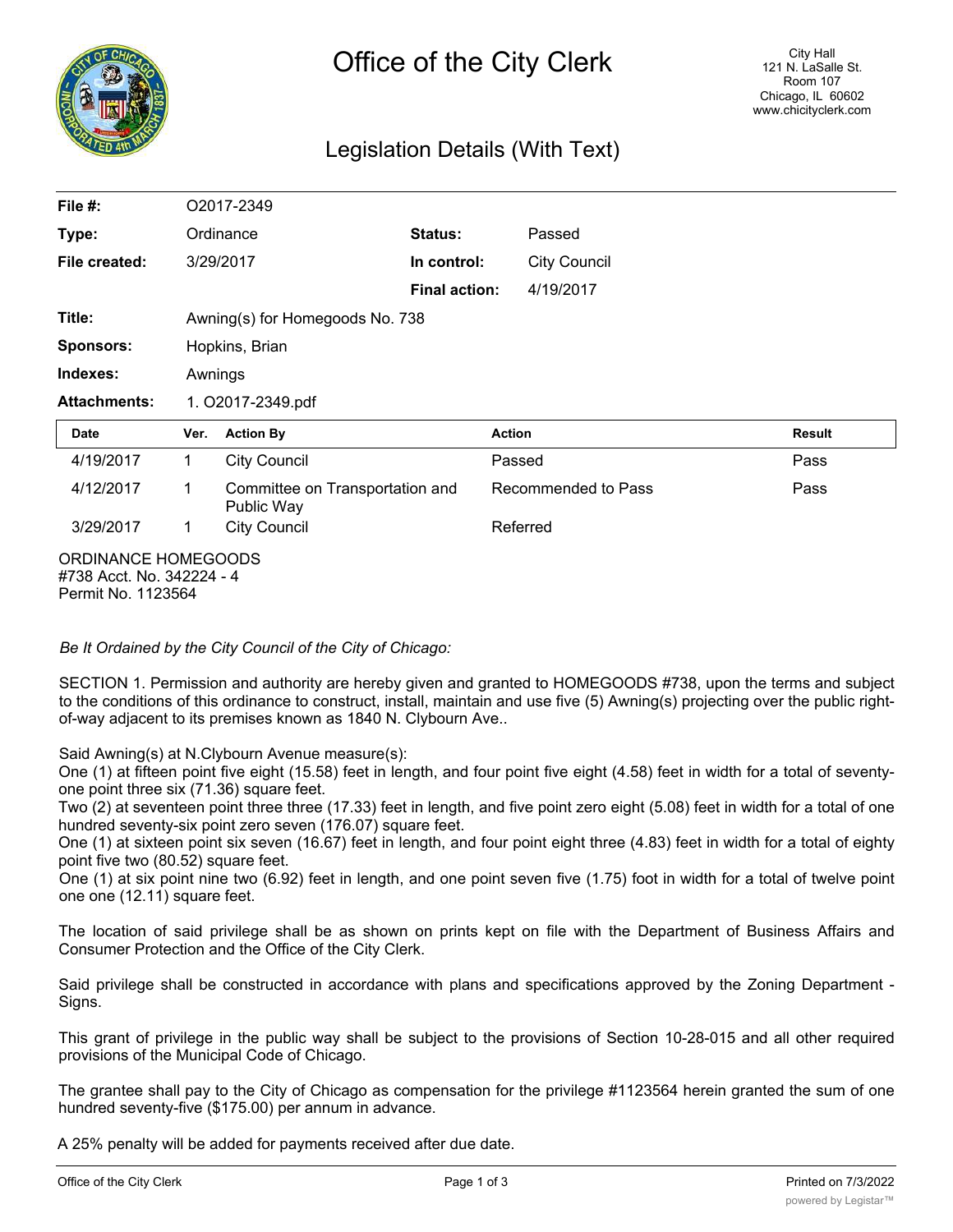#### **File #:** O2017-2349, **Version:** 1

The permit holder agrees to hold the City of Chicago harmless for any damage, relocation or replacement costs associated with damage, relocation or removal of private property caused by the City performing work in the public way.

Authority herein given and granted for a period of five (5) years from and after Date of Passage.

Brian Hopkins 2nd Ward

(Page 2 of 5)

04 28 2016 **HomeGoods 1840 N Clybourn Ave Chicago, IL**

Individual illuminated letters Acrylic faces LEO lighting aluminum returns UL disconnect I8amp/120v 1 set East elevation 17 clearance 40 sq ft sign area 7 sq ft public way

-V

16 7 1/4

Individual illuminated letters Acrylic faces LED lighting aluminum returns Raceway mount UL disconnect 1 8 amp / I20v 1 set North elevation 17 clearance 40 sq ft sign area 16 sq fl public way

15 7 and 17 A and17 i and 16 8 and6 11 1/4

Five non illuminated awnings to replace existing same sizes as existing 11 6 clearance Sign element 7 x46 = 22sqfteach Public way = (55 sq ft) (61 sq ft) (61 sq ft) (65 sq ft) (58 sq ft) (21 sq ft) Red Sunbrella materiel t © © © O © Double faced Projecting sign Alum cabinet routed out faces acrylic backup copy white LED illumination<br>UL disconnect 4 5ampM20v<br>72 sq ft sign area 5 sq ft public way | 1 scdi

Page 1

Department of Business Affairs and Consumer Protection Small Business Center - Public Way Use Unit City Hall - 121 N. LaSalle Street, Room 800 • Chicago, 11,60602 312-74-GOBIZ/312-744-6249 • (312) 744-1944 (TTY) IUlp:/Av\vw.cilvofchicago.org/bacp

**03/29/2017**

#### **Alderman Brian Hopkins**

Ward # 02 City of Chicago City Hall, Room 200 121 North LaSalle Street Chicago, Illinois 60602

**Re: An ordinance to use and maintain a portion of the public right-of-way for five (5) awning(s) for HOMEGOODS #738, adjacent to the premises known as 1840 N. Clybourn Ave..**